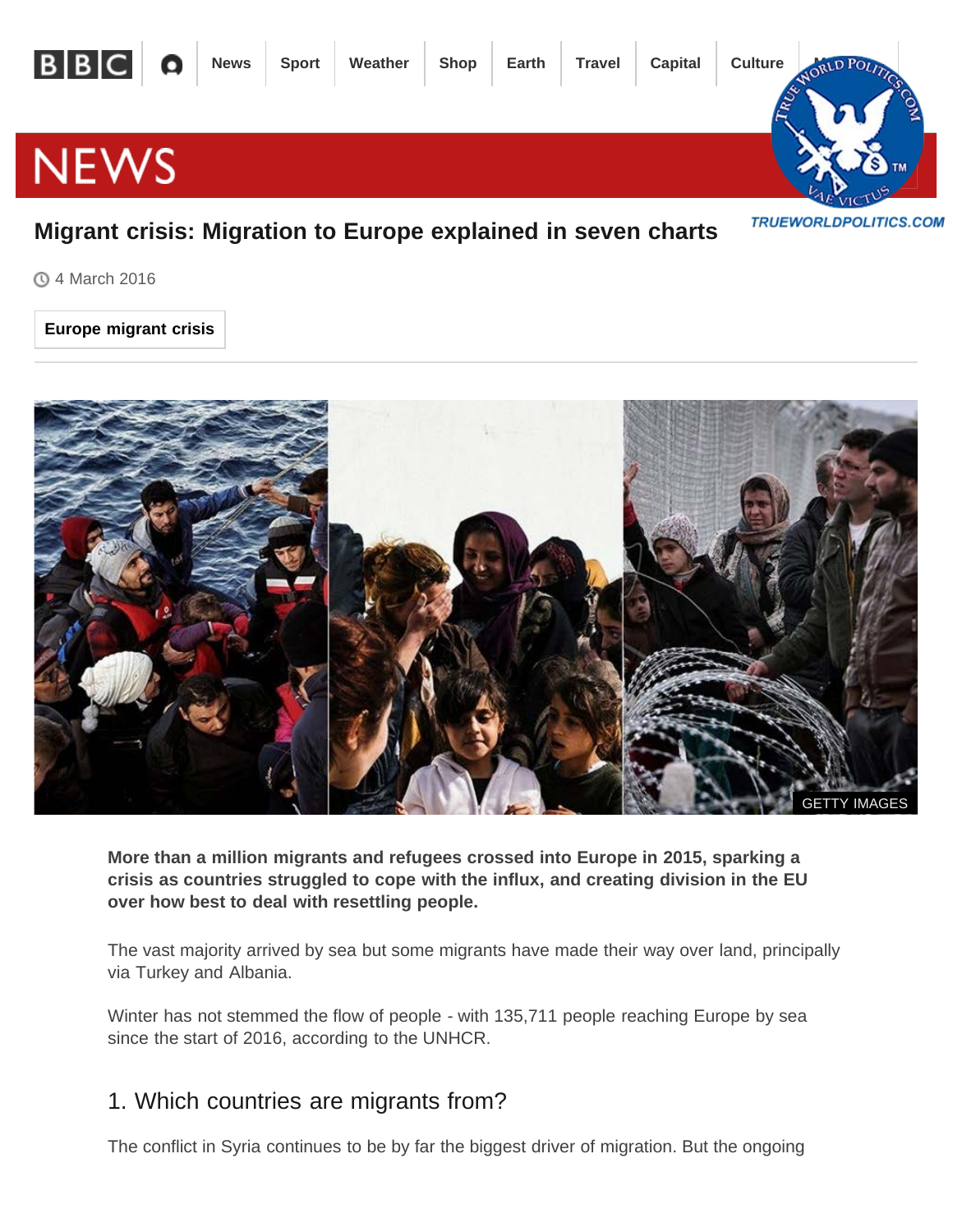violence in Afghanistan and Iraq, abuses in Eritrea, as well as poverty in Kosovo, are also leading people to look for new lives elsewhere.

# Top 10 origins of people applying for asylum in the EU



First-time applications in 2015, in thousands

Source: Eurostat

#### 2. Where are migrants going?

Although not all of those arriving in Europe choose to claim asylum, many do. Germany received the highest number of new asylum applications in 2015, with **more than 476,000.**

But far more people have arrived in the country - Germ[an officials said](http://www.bbc.com/privacy/cookies/international/) **more than a million** had been counted in Germany's "EASY" system for counting and distributing people before they make asylum claims.

Hungary moved into second place for asylum applications, as more migrants made the journey overland through Greece and the Western Balkans. It had **177,130** applications by the end of December.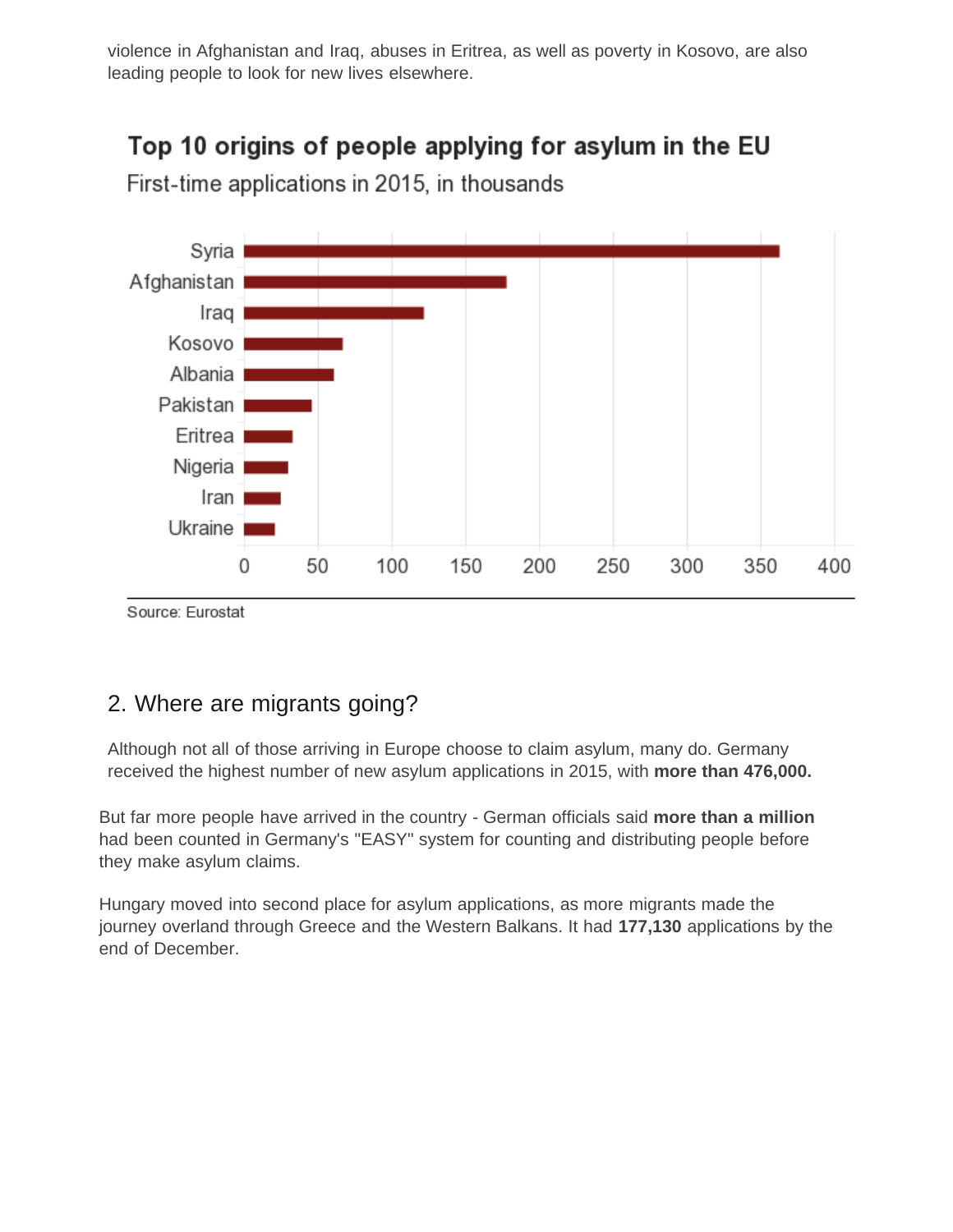

#### 3. How do migrants get to Europe?

The International Organization for Migration (IOM) estimates that more than **1,011,700** migrants arrived by sea in 2015, and almost **34,900** by land.

This compares with 280,000 arrivals by land and sea for the whole of 2014. The figures do not include those who got in undetected.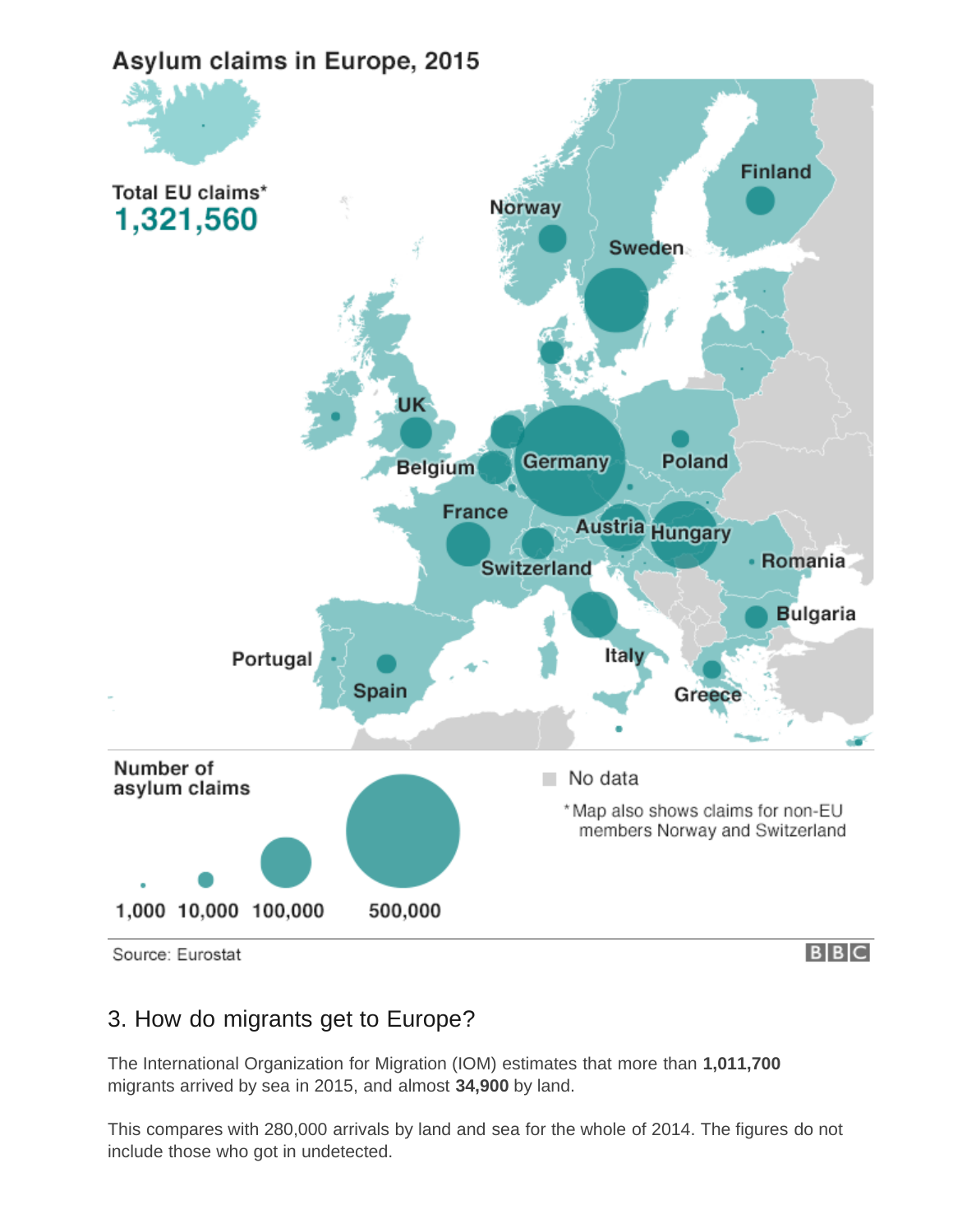The EU's external border force, Frontex, monitors the different routes migrants use and numbers arriving at Europe's borders and put the figure crossing into Europe in 2015 at more than 1,800,000.

Most of those heading for Greece take the relatively short voyage from Turkey to the islands of Kos, Chios, Lesvos and Samos - often in flimsy rubber dinghies or small wooden boats.



## Migrants detected entering the EU illegally, 2014-2015

#### 4. How dangerous is the journey?

According to the IOM, more than 3,770 migrants were reported to have died trying to cross the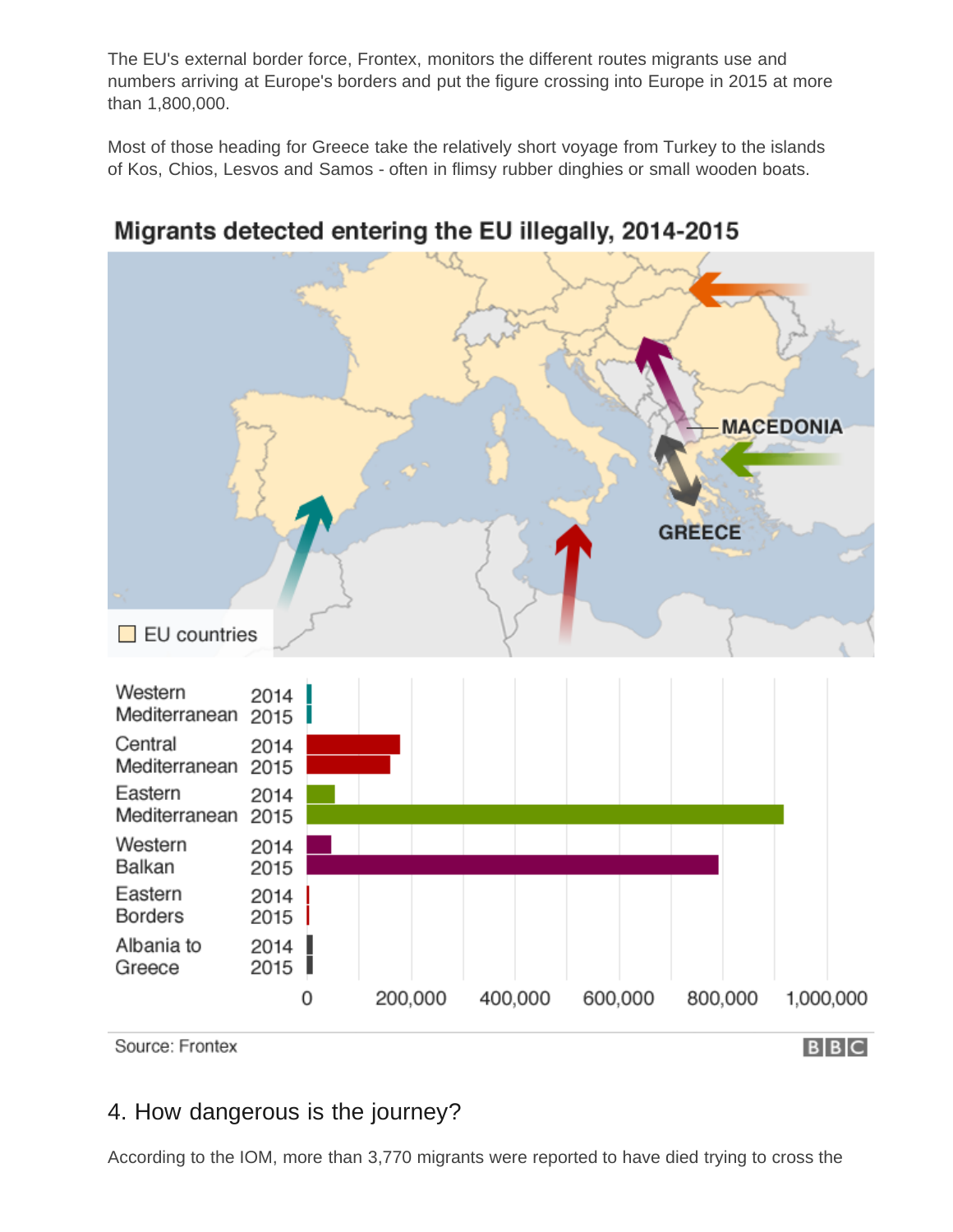Mediterranean in 2015.

Most died on the crossing from north Africa to Italy, and more than 800 died in the Aegean crossing from Turkey to Greece.

The summer months are usually when most fatalities occur as it is the busiest time for migrants attempting to reach Europe.

But in 2015, the deadliest month for migrants was April, which saw a boat carrying about 800 people capsize in the sea off Libya. Overcrowding is thought to have been one of the reasons for the disaster.



## Migrant deaths in the Mediterranean by month

#### 5. Which European countries are most affected?

Although Germany has had the most asylum applications in 2015, Hungary had the highest in proportion to its population, despite having closed its border with Croatia in an attempt to stop the flow in October. Nearly **1,800** refugees per 100,000 of Hungary's local population claimed asylum in 2015.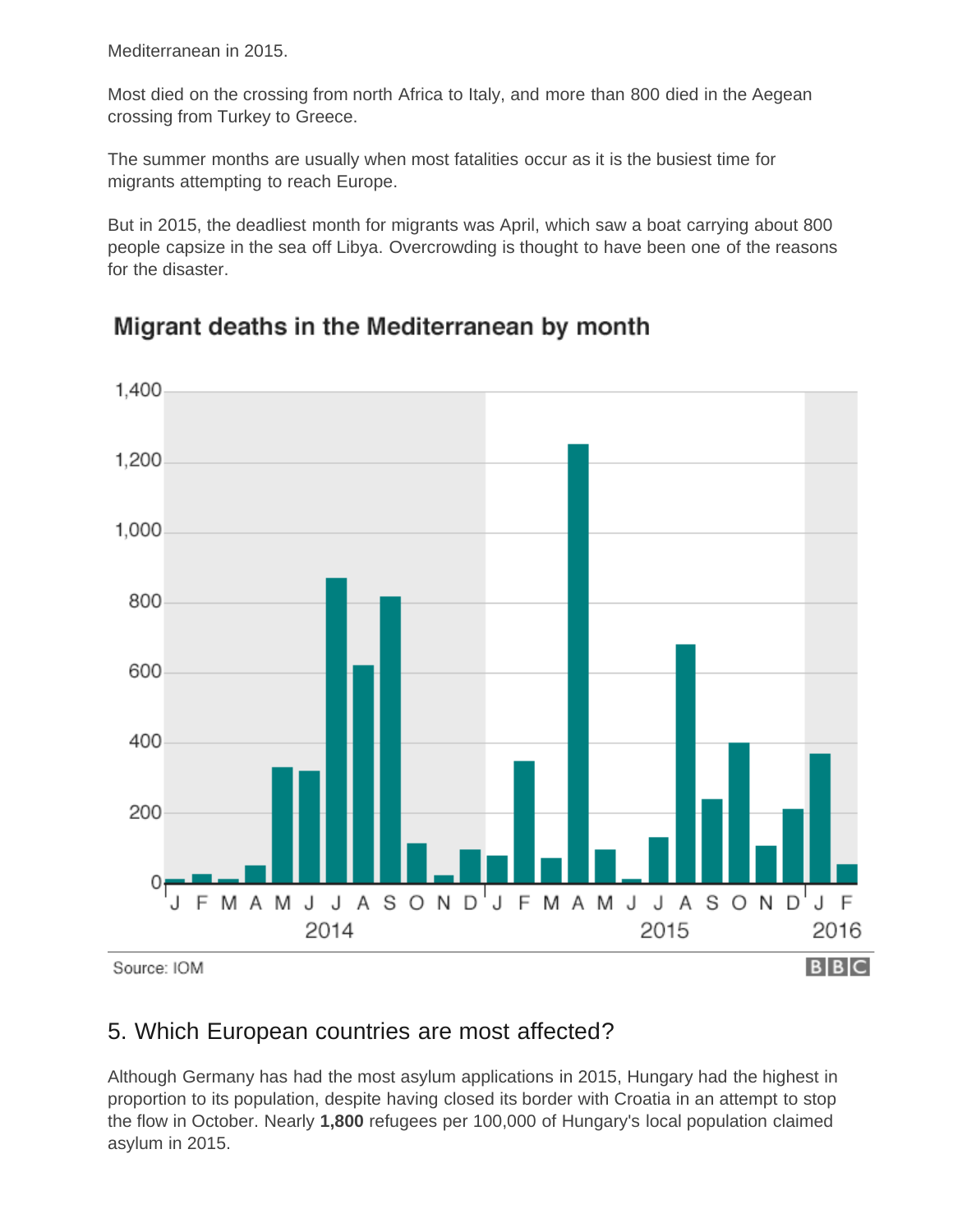Sweden followed close behind with **1,667** per 100,000.

The figure for Germany was **587** and for the UK it was **60** applications for every 100,000 residents. The EU average was **260**.



### Asylum applications per 100,000 local population, 2015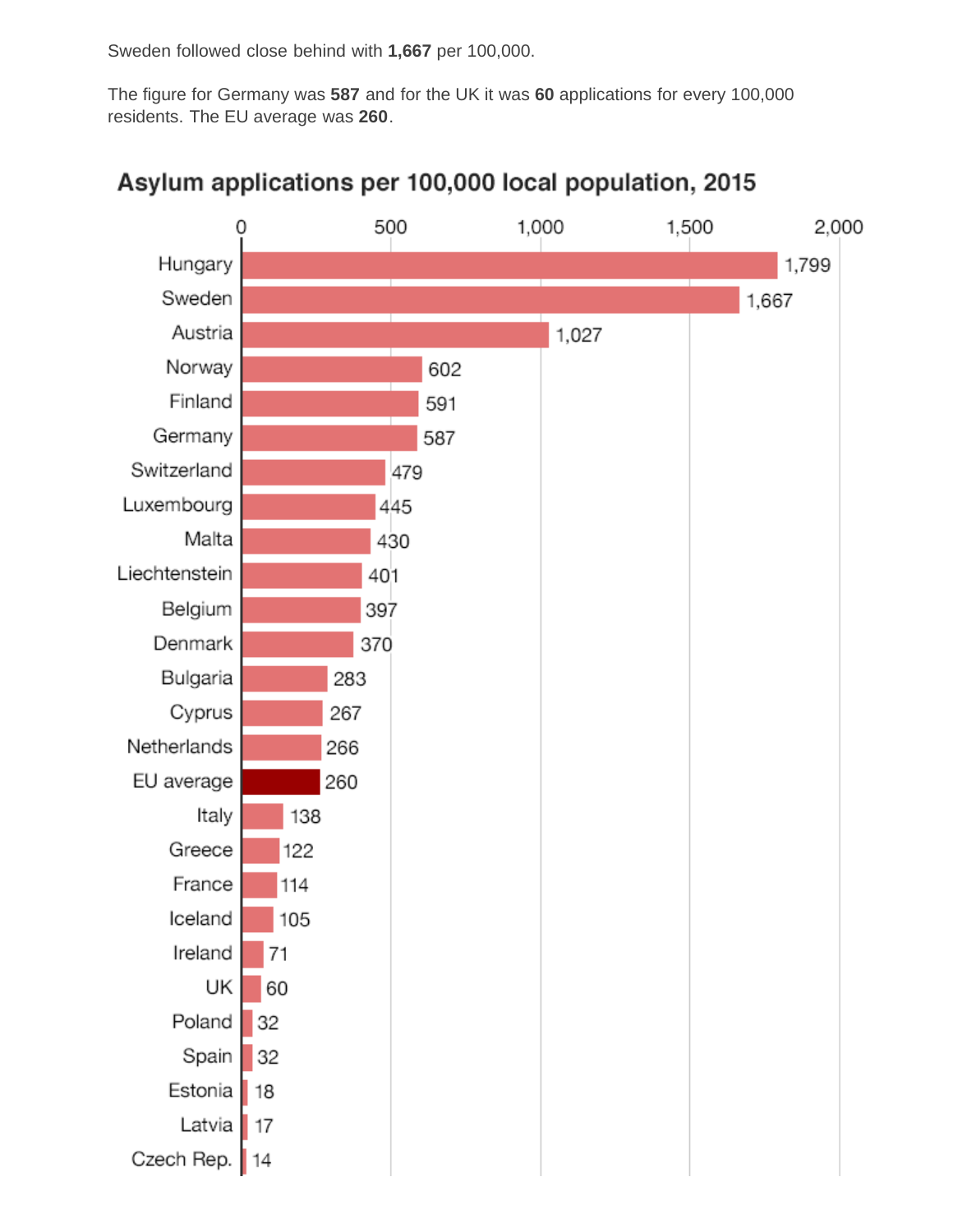

#### 6. How has Europe responded?

Tensions in the EU have been rising because of the disproportionate burden faced by some countries, particularly the countries where the majority of migrants have been arriving: Greece, Italy and **[Hungary](http://www.bbc.co.uk/news/world-europe-34280460)**.

**In September,** EU ministers voted by a majority to relocate 160,000 refugees EU-wide, but for now the plan will only apply to those who are in Italy and Greece.

Another 54,000 were to be moved from Hungary, but **[the Hungarian government rejected](http://www.bbc.co.uk/news/world-europe-34998615) [this plan and will instead receive more migrants](http://www.bbc.co.uk/news/world-europe-34998615)** from Italy and Greece as part of the relocation scheme.

The UK has opted out of any plans for a quota system but, according to Home Office figures, 1,000 Syrian refugees were resettled under the Vulnerable Persons Relocation scheme in 2015. Prime Minister David Cameron has said the UK will accept up to 20,000 refugees from Syria over the next five years.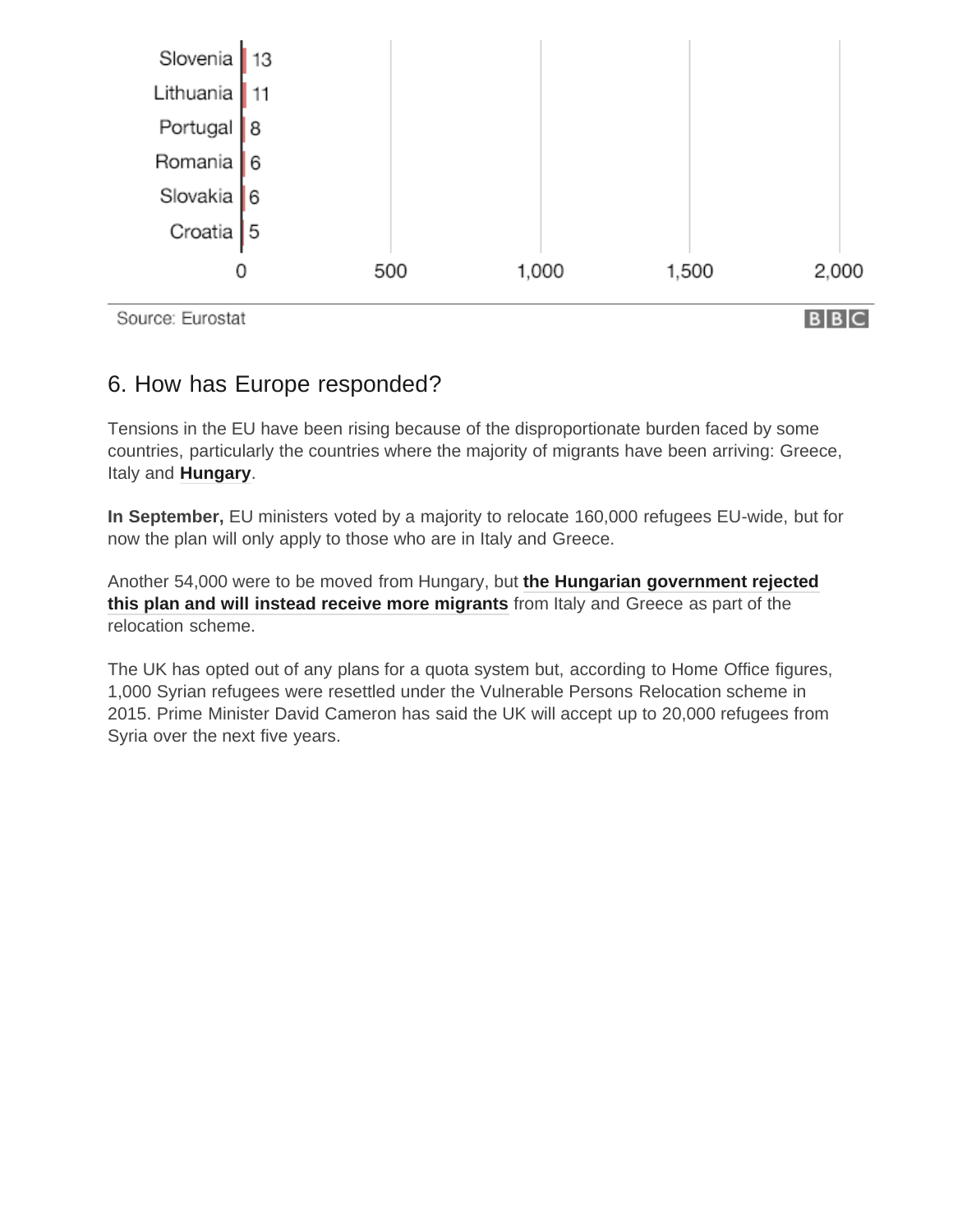## EU member state migrant quotas

Number of people countries have agreed to relocate from Greece and Italy



Source: European Commission

**BBC**